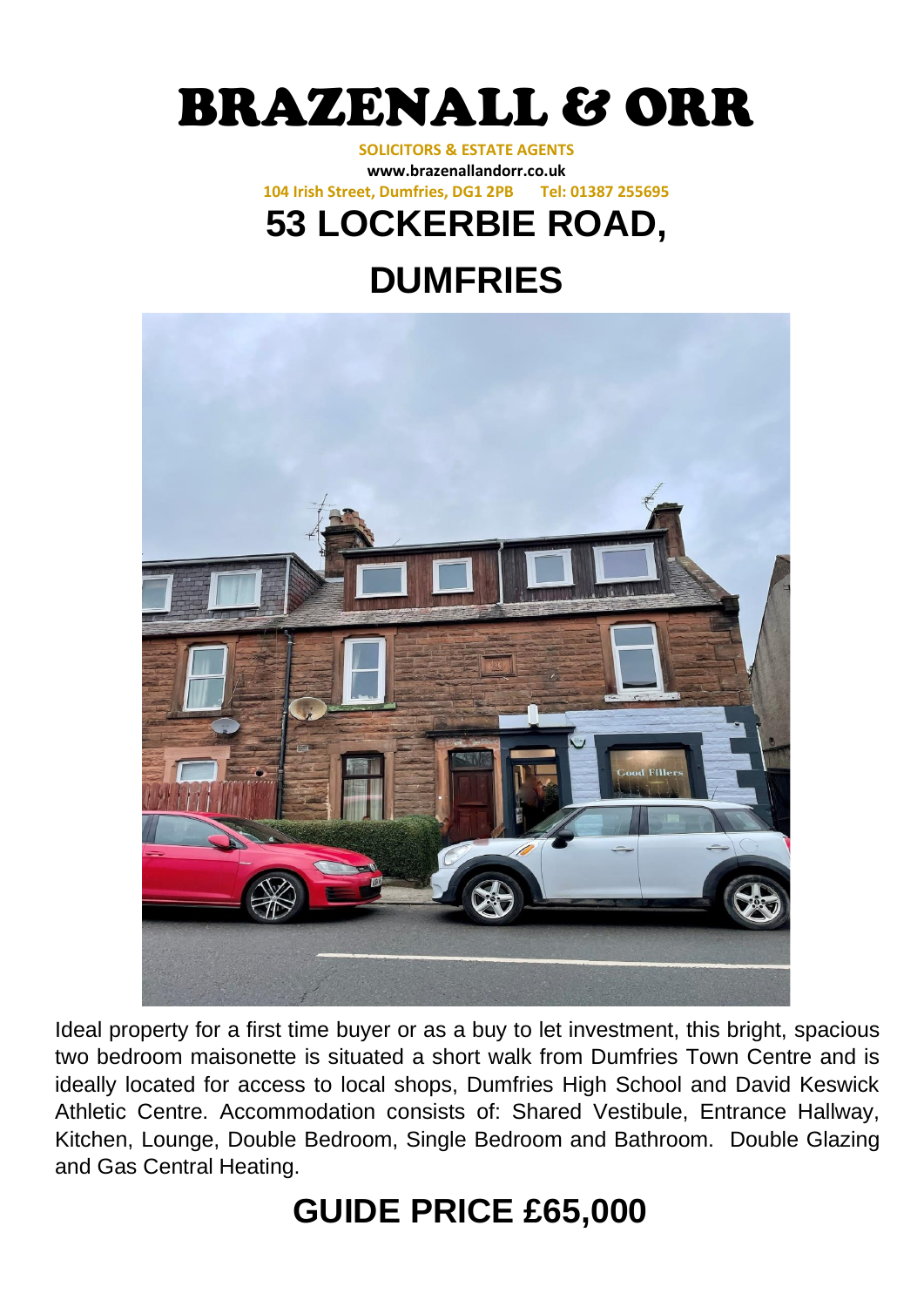**General:** This spacious two bed maisonette is ideally located on the Lockerbie Road making it only a short walk to Dumfries Town Centre and the Peel Shopping Centre. The property is ideally located for access to Dumfries High School and David Keswick Athletic Centre as well as local amenities. The property sits on a regular bus route and is in close proximity to Dumfries Train Station.

## **ACCOMMODATION COMPRISES:**

#### **Entrance Hallway:**

Wooden door with frosted glass panel. Radiator. Smoke alarm. Carpet. Hallway leads off to kitchen and stairs to upper landing. Overhead cupboard housing electricity meters.

#### **Kitchen:**

## **13' 4 x 10' 8 (4.1m x 3.31m)**

Vinyl wood effect flooring. Double glazed window to rear. Mixture of base units, wall cupboards and worktops. Alcove shelving. Electric cooker with extractor hood. Telephone points. Radiator. Single drainer sink unit with mixer tap. 7 x 13amp sockets. Overhead strip light. Understairs storage cupboard with light fitting and 2 x 13amp sockets. White goods including washing machine and fridge freezer included. Leads off to lounge.



#### **Lounge:**

#### **13' 9 x 13' 1 (4.23m x 3.99m)**

Spacious lounge with Carpet. Radiator. Ceiling light. Smoke alarm. TV aerial point. 8 x 13amps sockets. Double glazed window to front. Fireplace with log effect gas fire, tiled hearth and wooden surround.



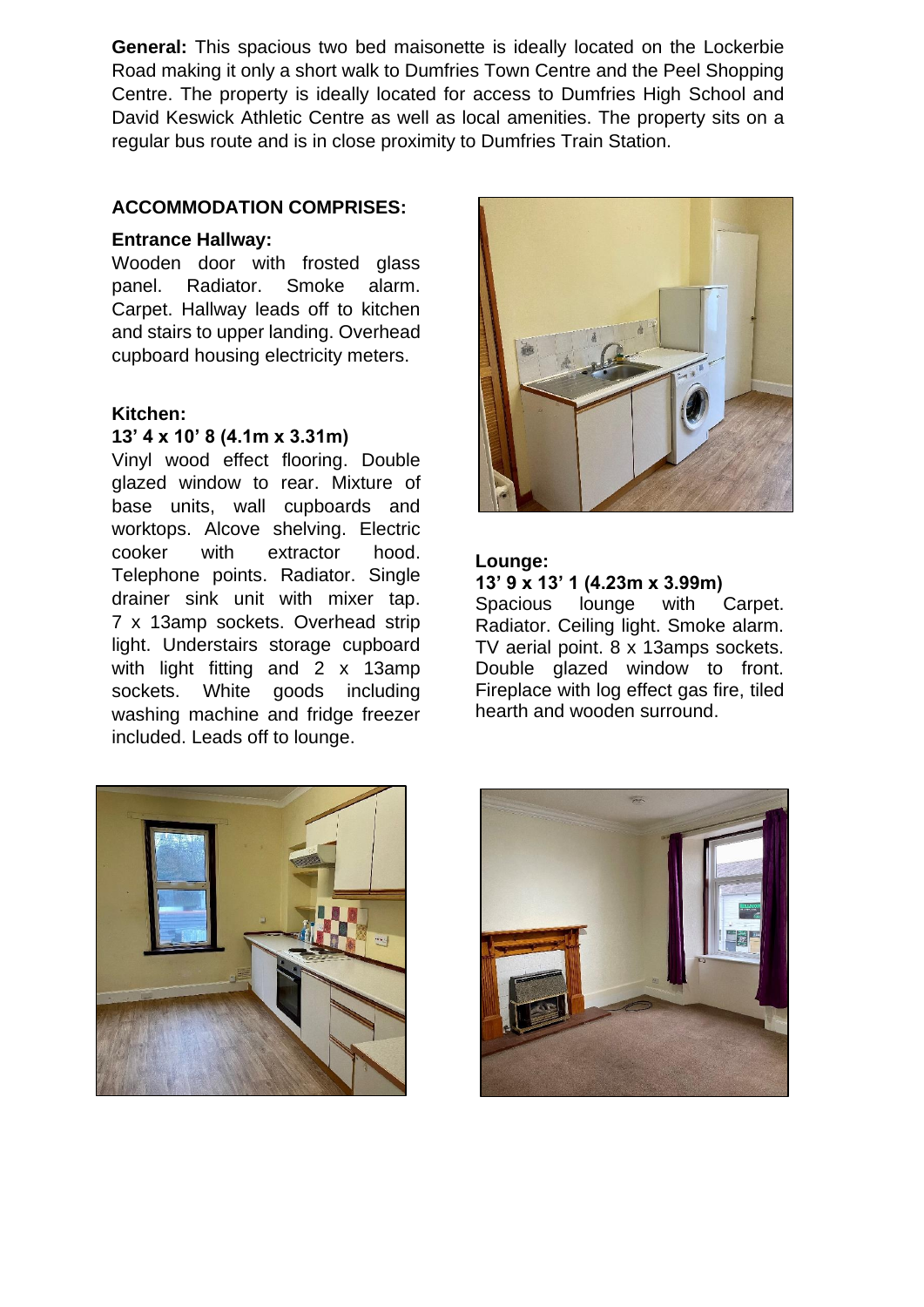## **Upper Landing:**

Carpet. Smoke detector. Thermostat. Leads off to bathroom and bedrooms.

## **Bedroom 1: 11'6 x 10' 3 (3.54 m x 3.14m) (At widest points)**

Double bedroom. Carpet. Radiator. 8 x 13amps sockets. Ceiling light. Telephone point. Large double glazed window to rear.



## **Bedroom 2: 11' 6 x 5' 9 (3.54m x 1.79m)**

Single bedroom. Carpet. Radiator. 2 x 13amp sockets. Ceiling light. Double glazed window to front. Carbon monoxide detector. Hatchway to the loft. Built in cupboard with hanging and shelving space and 2 x 13amp sockets. A second built-in cupboard houses the hot water tank and Baxi boiler.



## **Bathroom:**

**8' 1 x 5' 7 (2.45m x 1.73m)** 

Wood effect vinyl flooring. Radiator. Ceiling light. Frosted double glazed window to front. Sink with mirrored wall cabinet. W/C. Bath with overhead Mira electric shower and Respatex surround, rail for shower curtain.



## **Outside:**

Access via shared yard at rear of the property. Concrete steps leading to front door with store below. Shared drying area.